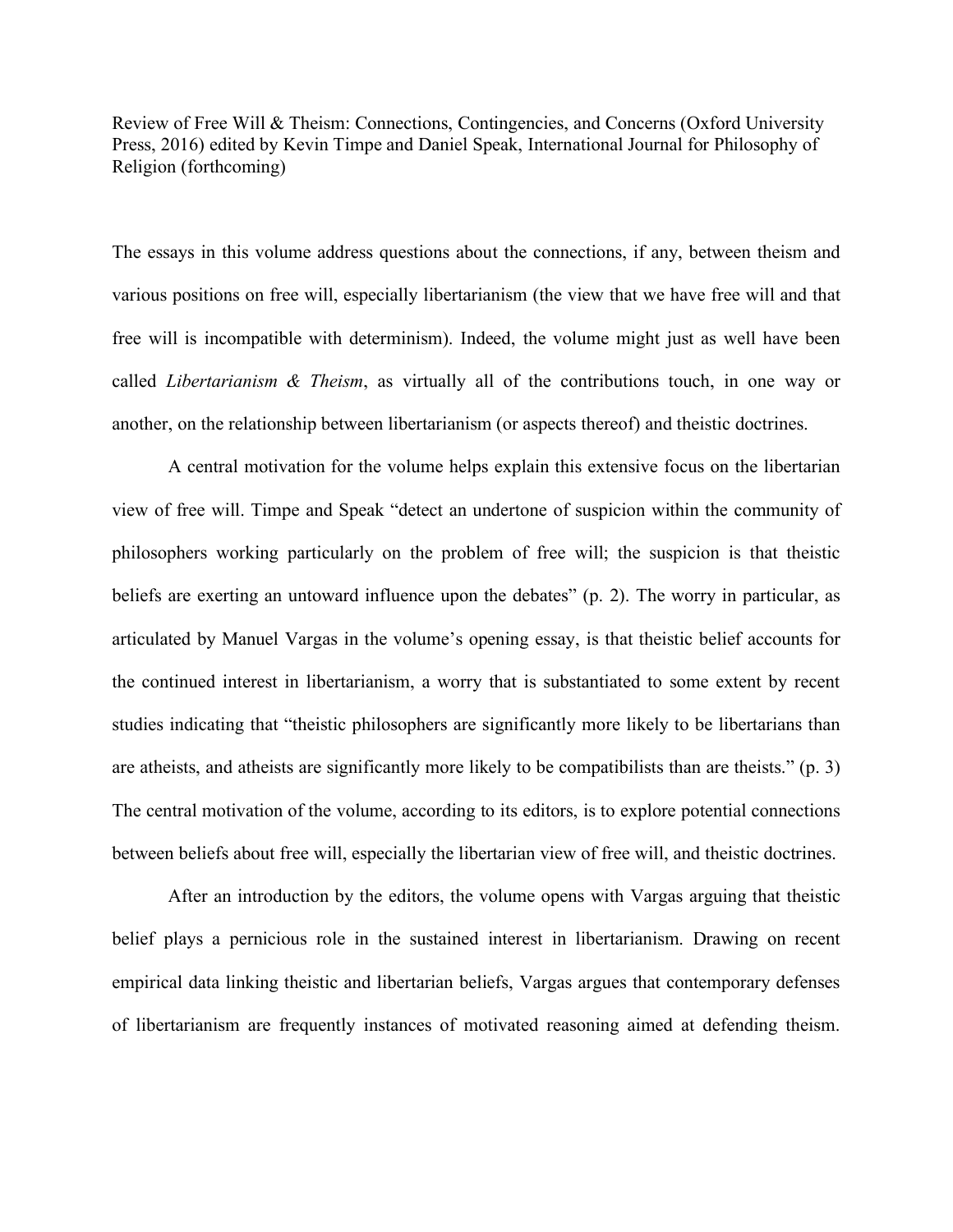Given the well-established connection between that sort of reasoning and cognitive biases, Vargas suggests that we should be somewhat skeptical of libertarianism's credentials.

John Martin Fischer contends that libertarianism has a significant cost, viz., it makes our status as free and responsible agents dependent "on whether the laws of nature have associated with them 100 percent probabilities, instead of 95 percent or 99 percent probabilities." This is a cost, he says, because it seems "curious that *this sort of difference* should change our status as free and morally responsible agents" (p. 48). But if that's right, then there's a further cost for theistic libertarians, on the assumption that belief in free will is necessary to defend theism. Given that assumption, libertarianism would also seem to make the theistic libertarian's belief in God dependent on the empirical question of whether determinism is true. For suppose we confirmed the truth of determinism. Then, given incompatibilism, theistic libertarians would have to give up on their belief in free will and with it their belief in God as well.

Laura Ekstrom raises serious doubts about whether free will, understood in the libertarian way, is really worth the tremendous amount of suffering in the world. She notes that many traditional responses to the problem of evil appeal to the value of free will and, in particular, to the claim that the good of free will as conceived by libertarians outweighs the evil in the world. Ekstrom considers various reasons why having free will might be thought to be valuable. Although she rejects the claim that free will is necessary for things like love, creativity, or a meaningful life, she does incline to the view that it's necessary for moral responsibility, for a true sense of self, and, perhaps, that (indeterministic) free will is intrinsically valuable. Nevertheless, she says that when we weigh these values against the evils of the world, it's clearly not worth it.

Jerry Walls argues that Christian theists in particular have strong reasons to be libertarians. He notes that if free will and determinism are compatible, God presumably could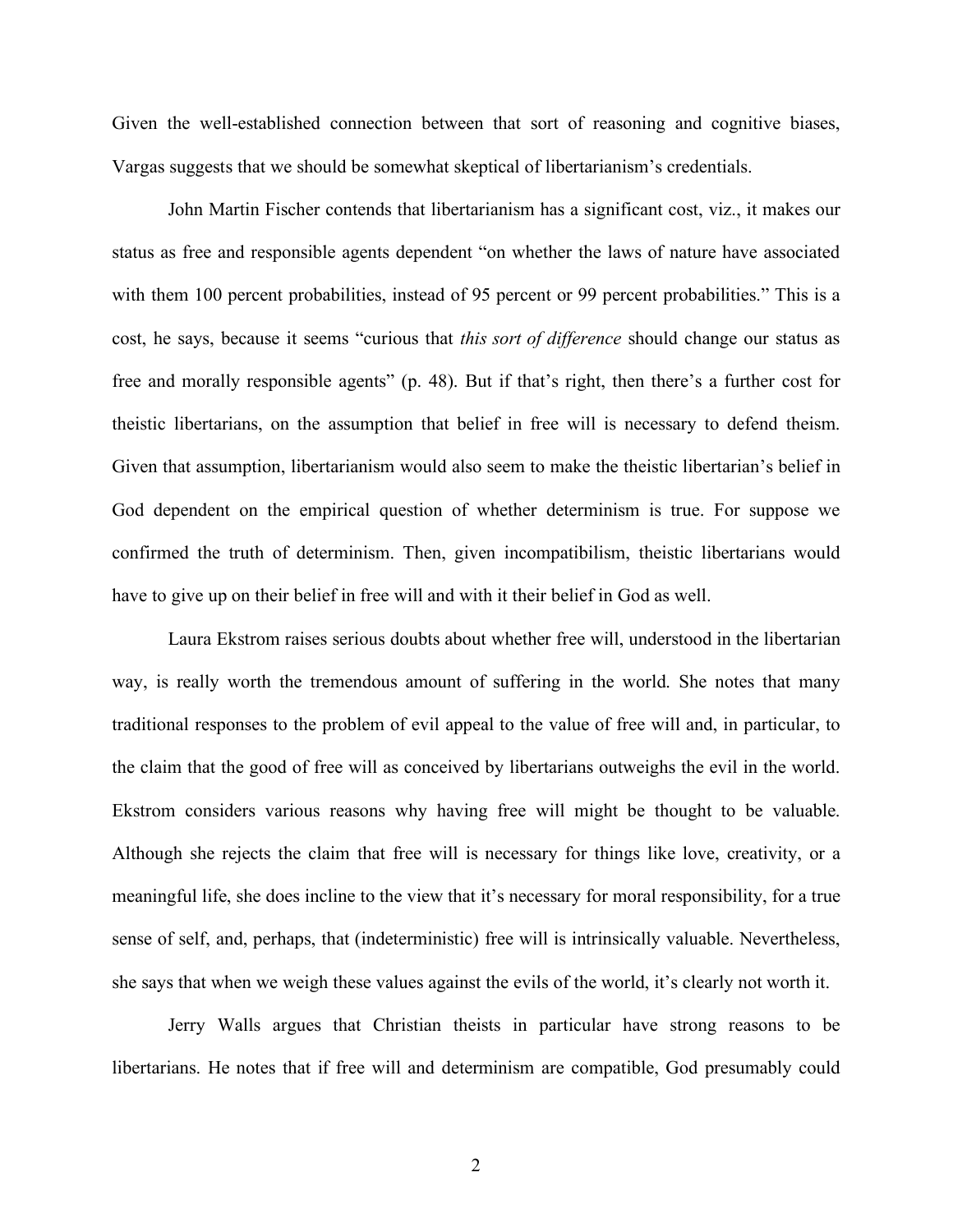have ensured that we always freely do the right thing and never do the wrong thing. So why didn't God do that? Even worse, Walls argues, God, according to theological compatibilists, *intentionally determines* people to do things that God has prohibited, which calls into question God's perfect goodness. But not only does God fail to see to it that we always do the right thing and even determine that we do the bad thing, God then judges and punishes us for doing what he predetermined us to do, which seems an especially repugnant thing to do. Walls also argues that theological compatibilism, in conjunction with other standard elements of Christian theology (such as that God truly loves everyone), supports the doctrine of universal salvation, a conclusion that many orthodox Christian compatibilists view as heretical. If Walls is right about this, then Christian compatibilists have some tough choices to make. They must abandon their compatibilism, embrace universalism, or reject some other element of standard Christian theology. After exploring the latter two options, Walls concludes that the best move for orthodox Christians is to reject theological compatibilism in favor of libertarianism.

Tamler Sommers responds to Walls, arguing that libertarianism should hold no special attraction to theists over compatibilism. He points out that even if we accept libertarianism, there appear to be biblical passages in which God determines people to do bad things and then blames them for doing these bad things, which is something that Walls argues a perfectly good being wouldn't do. Thus theistic libertarians face similar problems to those Walls poses for theistic compatibilists. Moreover, theistic libertarians have their own mystery to deal with, namely, libertarianism itself. It's a mystery, Sommers contends, how indeterminism helps give us the sort of free will necessary for robust, desert-entailing moral responsibility, and he describes libertarian accounts of indeterminism's contribution to free will as "obscure (and/or panicky)"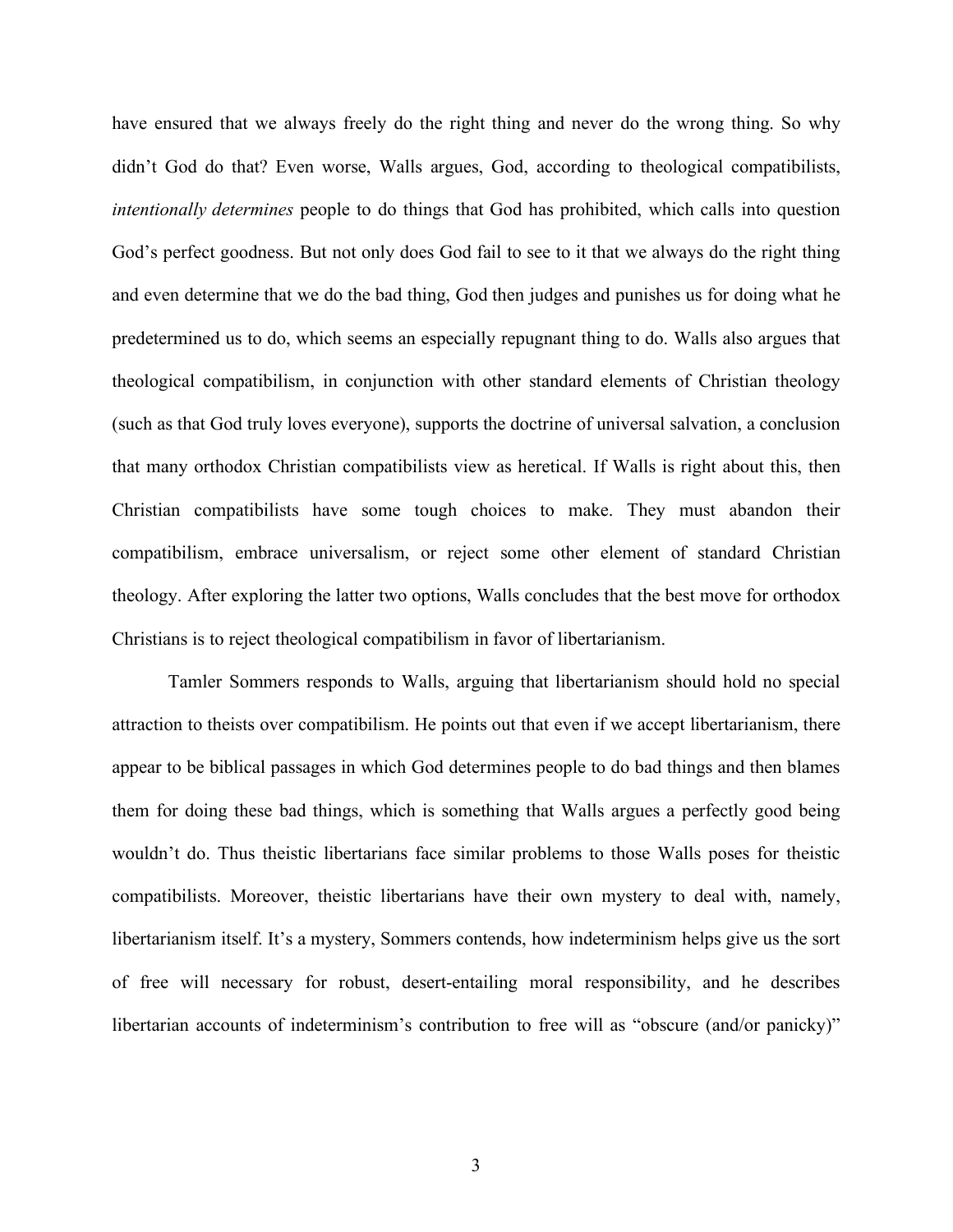(p. 109). (This claim strikes me as overly dismissive of recent work on this issue, of which Sommers is certainly aware, by libertarians or those friendly to libertarianism.)

Derk Pereboom contends that, given incompatibilism, theists should prefer theological determinism to libertarianism. Accepting theological determinism will, given incompatibilism, require abandoning the idea of divine retribution for sins. But it provides "a strong notion of divine providence…according to which everything that happens…is exactly in accord with God's providential will" (p. 114). This view of God's ultimate and meticulous control over history can, in turn, provide great existential comfort to us by giving us the knowledge that even the most horrendous suffering is part of God's perfect plan for creation. Pereboom, like Ekstrom, also raises concerns about the value of free will in response to the problem of evil. He contends that a version of skeptical theism that makes no appeal to human freedom provides a more promising response to the problem, especially when addressing truly horrendous evils.

Timothy O'Connor responds to Pereboom, arguing that incompatibilist theological determinism of the sort Pereboom advocates is at odds with various aspects of Christian theism. He argues that it implicates God in the most horrendous evils in a troubling way, and that it's at odds with the religious practices of repentance and confession of sin, since these practices seem to presuppose both that the sinner is morally accountable and that she has a certain degree of freedom with respect to her future behavior. O'Connor also argues that theological determinism of the sort Pereboom advocates is inconsistent with Christian understandings of divine/human relationships, and that it raises grave difficulties for the doctrine of the incarnation.

Both T.J. Mawson and Helen Steward challenge the alleged connection between libertarianism and theism, albeit in importantly different ways. Mawson argues that theism itself doesn't support libertarianism over compatibilism. The theist, he argues, can get all she wants

4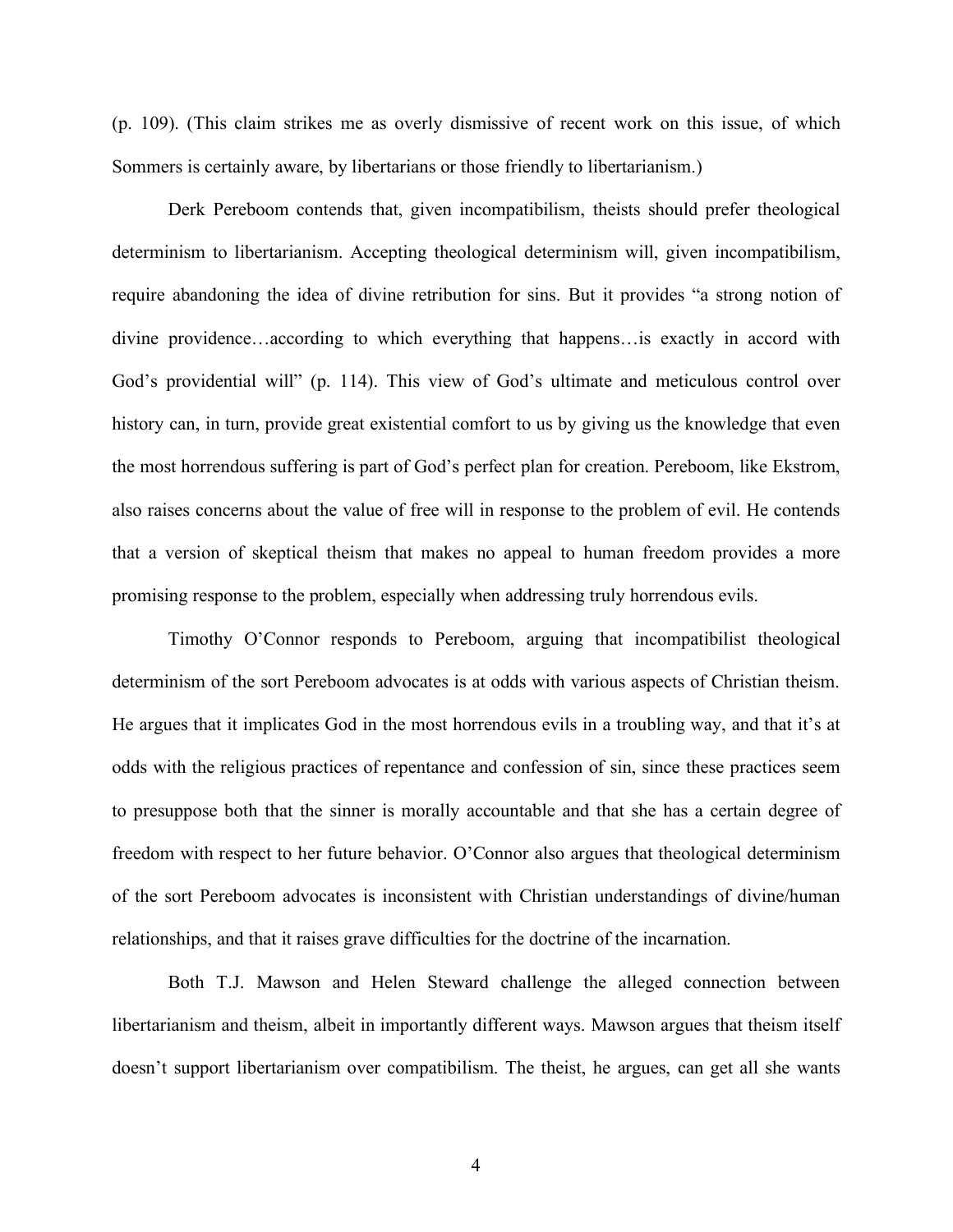from either position. Compatibilists have responses to the logical problem of evil available to them, which is all they need qua theists. Steward, by contrast, contends that libertarianism—a version of it anyway—is "a respectable naturalistic position" (p. 170) and thus doesn't require any theistic presuppositions. An interesting feature of Steward's naturalistic libertarianism is that it regards agency itself, and not just *free* agency, as incompatible with determinism.

Meghan Griffith highlights a number of difficulties facing reductionist pictures that attempt to reduce our agency to appropriate causal relationships between certain mental states and events (e.g., beliefs, desires, intentions). She argues that these difficulties are especially pressing for theists, giving them reason to prefer a non-reductive, agent-causal picture of agency.

Michael Almeida challenges a widespread assumption that libertarianism is essential to an adequate response to the logical problem of evil. He also proposes a response to the problem that he contends works on both libertarian and compatibilist conceptions of free will. He concludes that there is a compelling response to the logical problem of evil "that does not depend on any particular concept of free will" (p. 197). If he's right about that, it should be a particularly welcome conclusion for theists, given the widespread perception that libertarianism is untenable.

The essays by W. Matthews Grant and Neal Judisch both address threats seemingly posed to free will by specific doctrines about God's relationship to the created order. Grant takes up the relationship between the doctrine of divine universal causality (the thesis that God directly causes everything distinct from himself) and libertarianism. On the surface, it seems that these two theses are inconsistent, since libertarianism entails that free actions cannot be causally determined by factors beyond the agent's control. However, Grant contends that there is a plausible model of divine agency on which the doctrine of divine universal causality is consistent with free will as understood by libertarians. On this model, there is no factor that is both prior to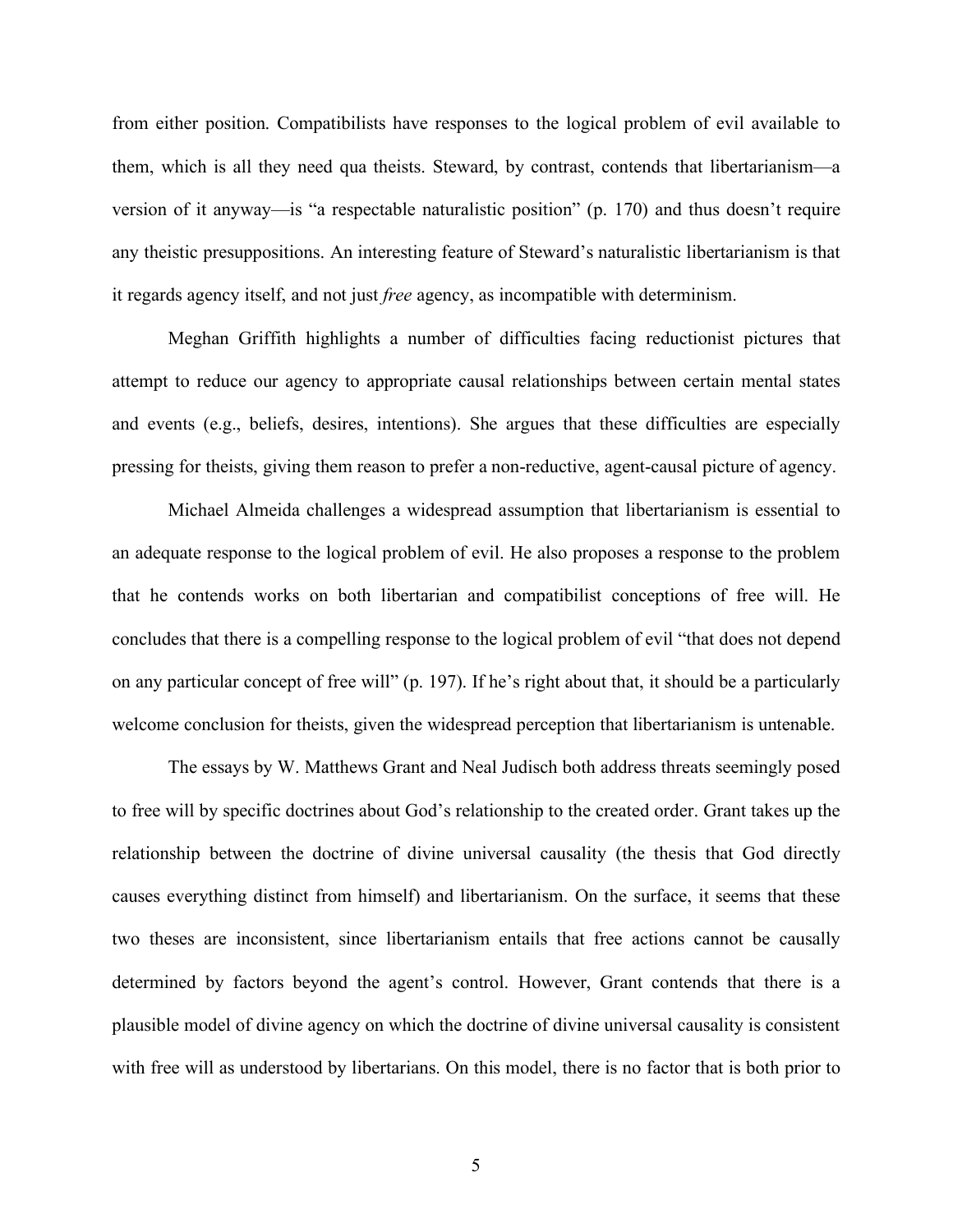and logically sufficient for the human actions God causes. This is enough, Grant contends, to render the view consistent with libertarianism. Neal Judisch is concerned with a closely related threat to freedom seemingly posed by the doctrine of divine conservation. His goal is to show how free agency might be compatible with divine conservation without being compatible with theological determinism. On the view he proposes, God's conservation of all things is "reliably responsive" to the choices and actions of human agents, so that "God causes some physical events only because they concur with" the freely willed actions of God's creatures (p. 252).

Rebekah L. H. Rice takes up the question of how we are to understand God acting for reasons. It's common for theists to suppose that God acts for reasons. It's also common for them to assume an agent causal view of divine agency, according to God's agency involves irreducible agent/substance causation (irreducible in the sense that it can't be analyzed in terms of causation by states or events involving God, like God's mental states/events). Rice believes that these two assumptions are in tension. Either theists must give up on the agent causal view of divine agency, or they must accept that God doesn't act for reasons, thus making his actions capricious. Rice argues that theists should take the first horn of this dilemma; better, she contends, to understand divine agency in familiar event-causal terms. On this view, an event in God's life is among his actions if and only if it is caused in an appropriate way by relevant items in God's mental life.

Kevin Timpe addresses the relationship between God's character and his free agency. He argues that God, in his perfection, will always see the correct reasons for action and will always weigh those reasons appropriately and that this constrains what God can and cannot do. However, the fact that God's choices are constrained in this way is consistent with (though it doesn't require) a libertarian view of God's freedom. This is because, properly understood, libertarianism doesn't require that it be possible for free agents to do otherwise. It requires only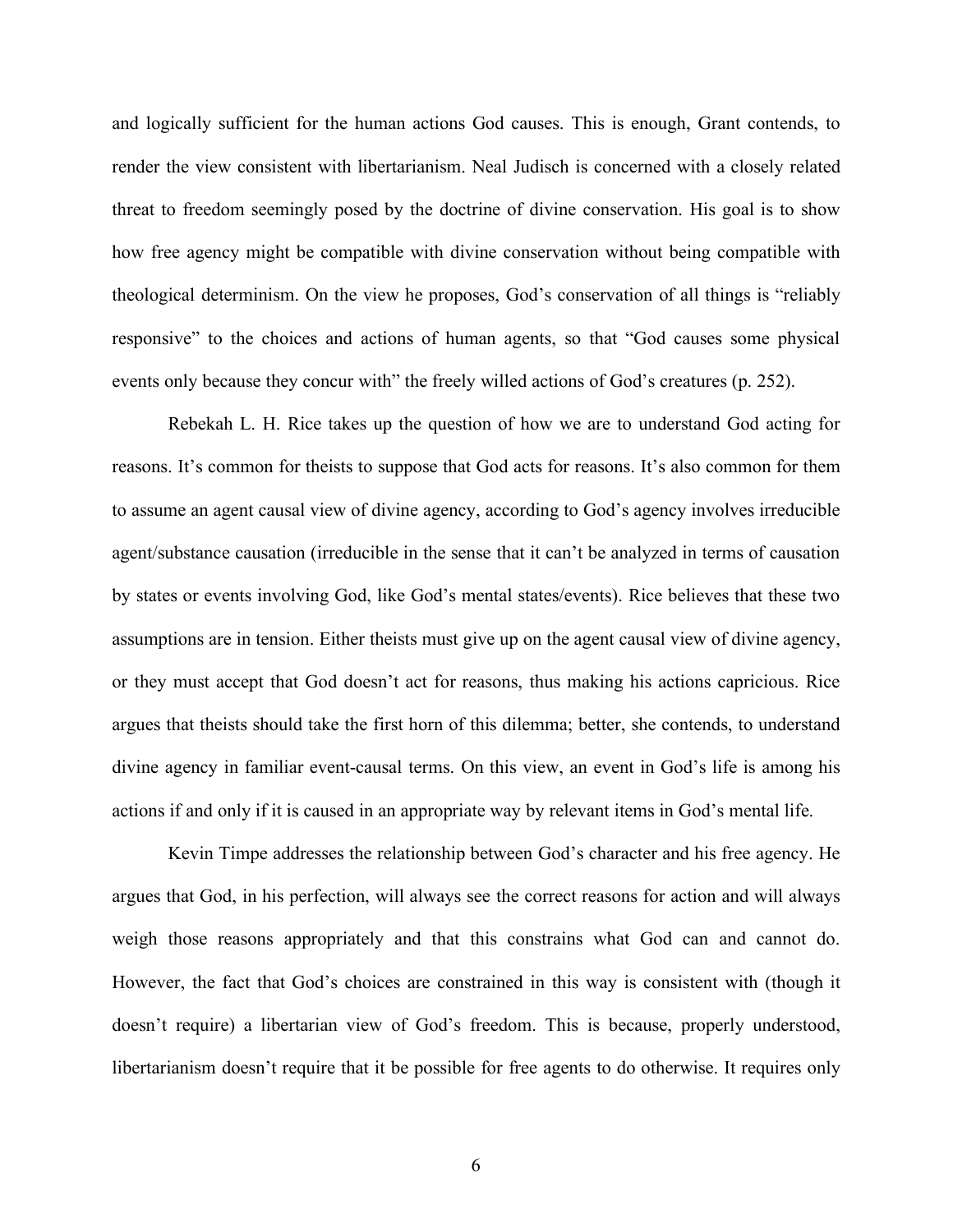that the agent's behavior not be causally determined by factors external to the agent. Since God's character isn't something external to God and isn't causally determined by any external factors, the fact that God's choices are constrained by his character poses no threat to his freedom.

Jesse Couenhoven concludes the volume with a pair of proposals about how best to understand God's freedom and responsibility. Couenhoven proposes, first, that divine responsibility is best accounted for by non-volitionalist theories, "which do not think of responsibility as the result of an act of the will" (p. 296). His second proposal is that God's freedom be understood normatively. On this view, God's perfect freedom consists in his perfect orientation to the good. Couenhoven concludes by arguing that compatibilists are better situated to make sense of divine freedom and responsibility, despite the fact that "Both compatibilists and incompatibilists are capable of taking advantage of [his two] proposals" (p. 308).

Let me conclude with two relatively minor complaints about the volume. First, conspicuously absent from a collection of essays titled *Free Will & Theism* is any contribution addressing the relationship between human freedom and divine foreknowledge. Given the enduring interest in that topic, some readers will undoubtedly find the absence disappointing. Others, however, may see it as a refreshing change of pace in that it allows more room for exploration of less well-traveled philosophical terrain. I myself think there's a middle path to strike here. While the freedom/foreknowledge issue has certainly received its fair share of coverage (no doubt some would say it has received more than its fair share), there have been new developments on the topic in recent years, and it would have been nice to see at least one essay in a volume like this explicitly addressing those developments. This, it seems to me, is compatible with devoting more space to less widely discussed questions. The freedom/foreknowledge issue also has straightforward connections to the relationship between